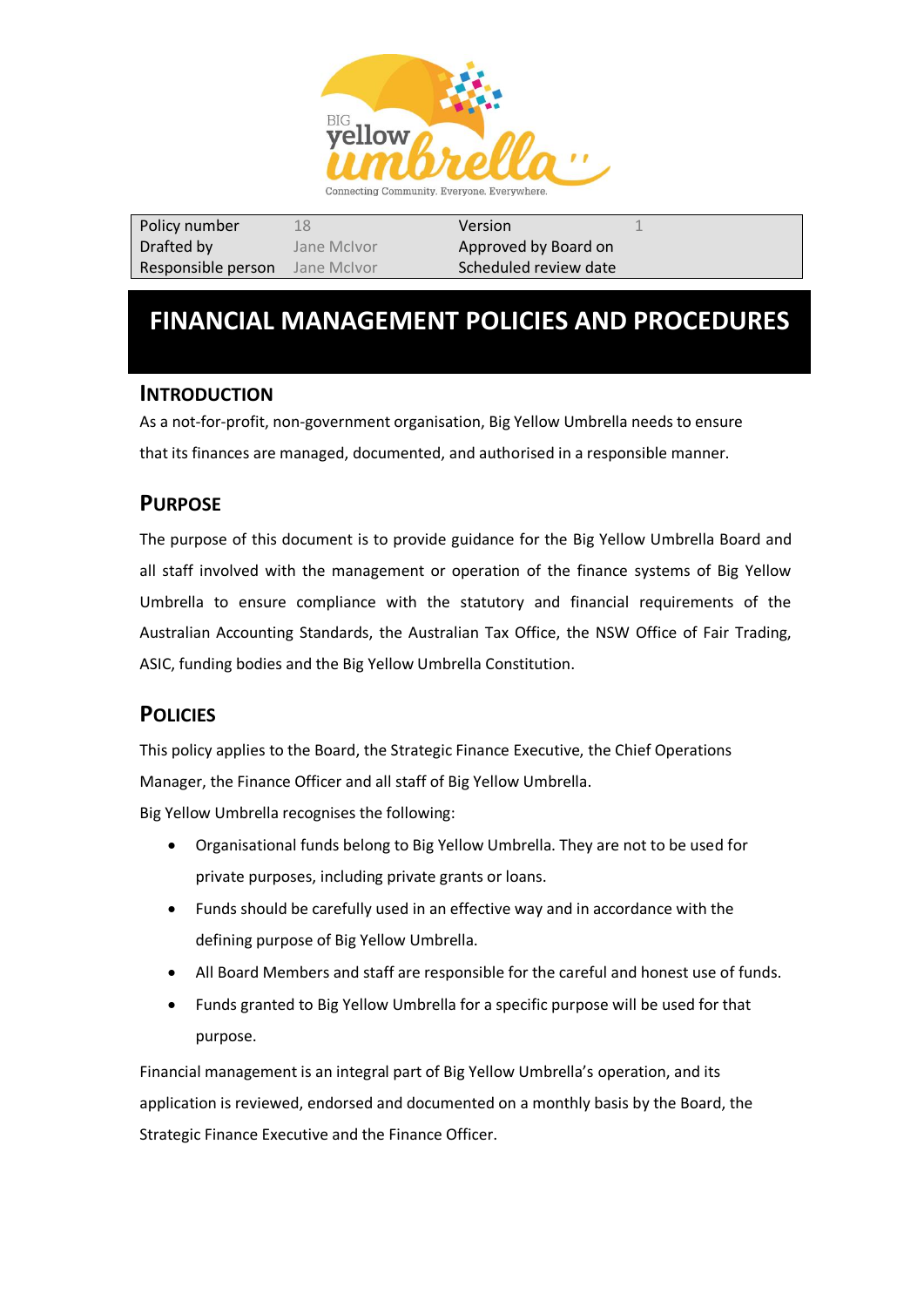The Board has ultimate responsibility for the financial management of Big Yellow Umbrella, ensuring it operates within a responsible, sustainable financial framework. The financial management framework includes:

- compiling, monitoring, and reviewing the budget
- generating and managing income
- managing expenditure
- security and reporting

#### **ACCOUNTABILITY AND TRANSPARENCY**

- All Board Members and staff of Big Yellow Umbrella have a collective responsibility for the financial health of the organisation.
- Big Yellow Umbrella is committed to being open, fair and transparent in its financial management.
- Big Yellow Umbrella staff will at all times undertake their duties in an ethical and impartial manner, act responsibly and exercise sound judgment.
- Big Yellow Umbrella staff, members, students, and volunteers associated with Big Yellow Umbrella will at all times avoid the creation of any conflicts of interest.
- All financial documents and reports should be available to all members of the Board and all staff members with financial duties.
- The Board Members must review and approve the Annual report and End of Year Financial Statement.
- The Annual Report and End of Year Financial Statement will be audited and made available publically through the Big Yellow Umbrella website.

# **RESPONSIBILITIES**

The Chief Operations Manager and the Strategic Finance Executive are responsible for the implementation and monitoring of all aspects of this Financial Management Policies and Procedures.

#### **Chairperson**

In relation to Big Yellow Umbrella's financial management, the Chairperson will undertake to:

• ensure that Big Yellow Umbrella has written financial policies and procedures that have been adopted by the Board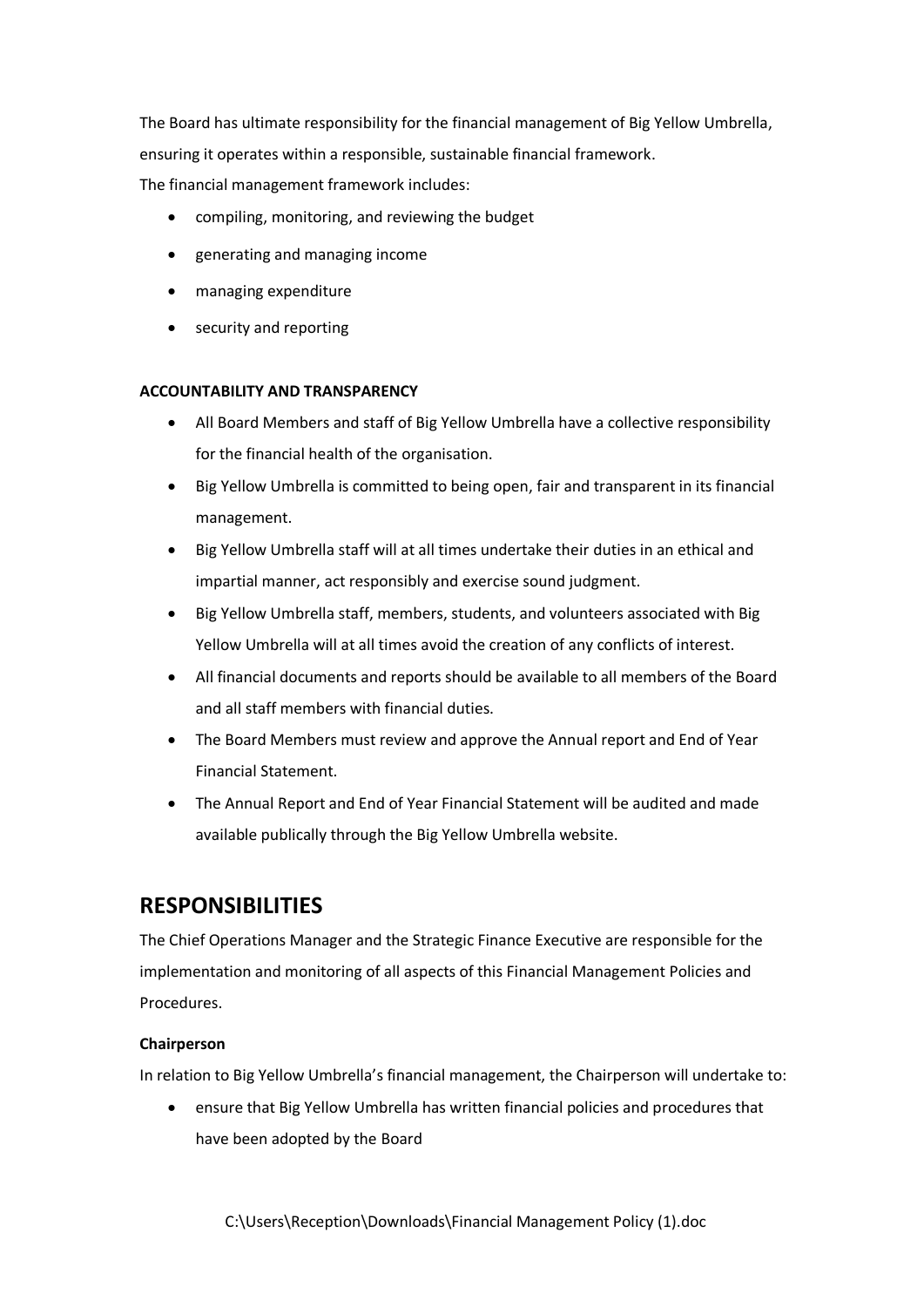- ensure that the Board and staff have a copy of this policy and procedures, have read them and understand them
- ensure the Financial Management Policies and Procedures is implemented effectively
- ensure the Board regularly reviews and approves financial reports and other aspects of financial management
- liaise with the Treasurer, Strategic Finance Executive and Board to ensure the annual financial reports are prepared
- act as a signatory when required and/or authoriser for financial transactions as one of any two signatories in combination with the Treasurer or the Strategic Finance Executive

#### **Treasurer**

In relation to Big Yellow Umbrella's financial management, the Treasurer will undertake to:

- ensure the financial management policy is implemented effectively
- liaise with the Chairperson on financial matters and bring any irregularities to his/her attention urgently
- ensure financial reports are prepared for the Board and check their accuracy
- present these reports to the Board and be able to answer questions on these reports
- act as a signatory when required and/or authoriser for financial transactions as any one of two signatories in combination with the Chairperson or the Strategic Finance Executive
- work with the Finance Officer to ensure the monthly Bank Reconciliation are checked against the Bank Statement

#### **The Strategic Finance Executive**

In relation to Big Yellow Umbrella's financial management, the Strategic Finance Executive will undertake to:

- liaise with the Chairperson and Treasurer on financial matters
- review and approve financial reports prior to Board meetings
- work with the Finance Officer to ensure the monthly bank reconciliation are checked against the bank statements
- as appropriate, carry out spot checks on procedures and financial documents
- act as a signatory when required and/or authoriser for financial transactions as any one of two signatories in combination with the Chairperson or the Treasurer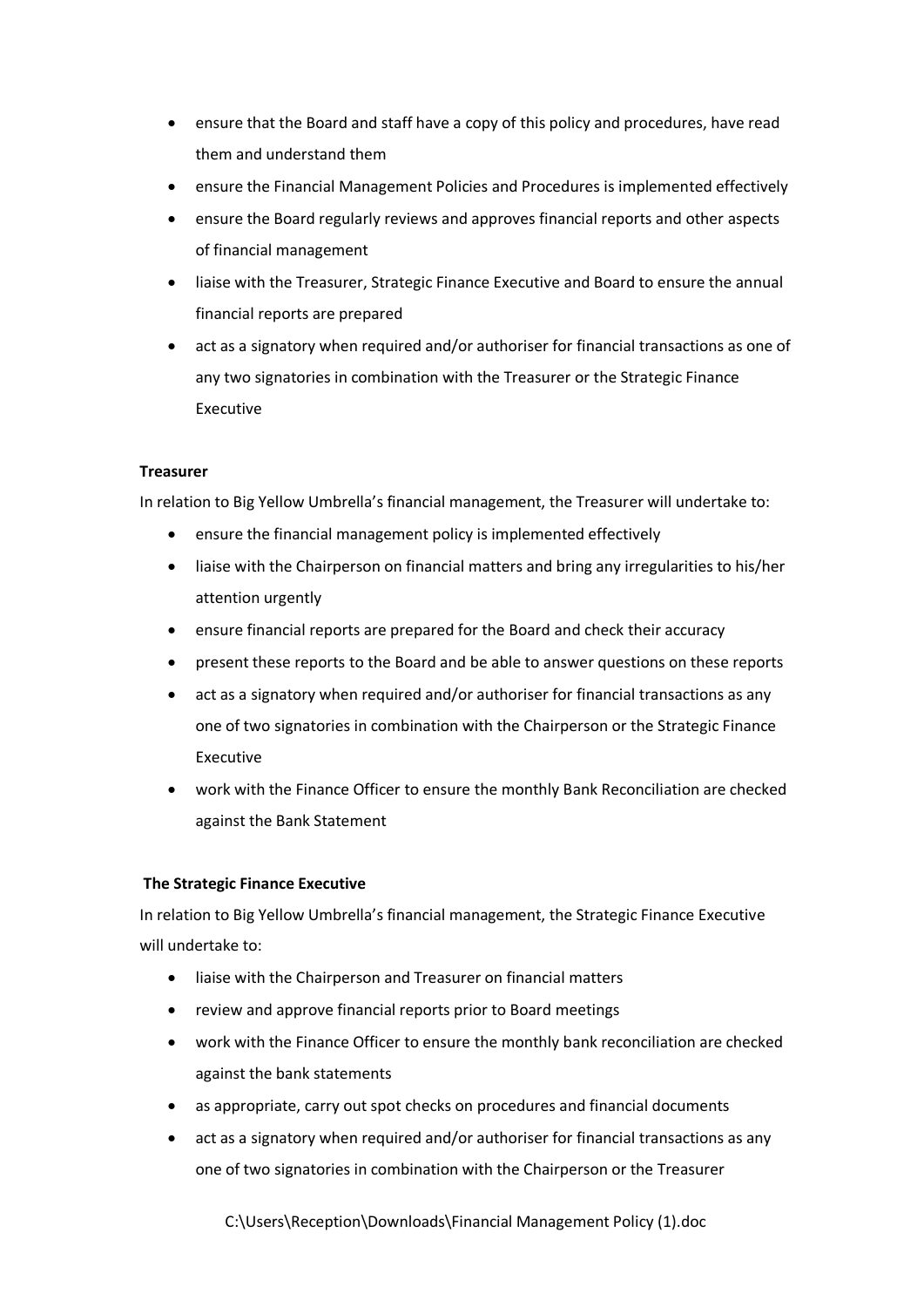• work with the Finance Officer to ensure that finance reports are prepared for the bimonthly Board meetings

#### **The Chief Operations Manager**

In relation to Big Yellow Umbrella's financial management, the Chief Operations Manager will undertake to:

- participate in the budget process
- monitor expenditure against budget on an ongoing basis
- approve expenditure as per the delegated authority

#### **The Finance Officer**

In relation to Big Yellow Umbrella's financial management, the Finance Officer will undertake

to:

- administer Big Yellow Umbrella's financial management system (MYOB)
- be responsible for the day-to-day aspects of Big Yellow Umbrella's financial management, including:
	- o ensuring all income is banked by the last day of the month
	- o making payments on or before the due date
	- o ensuring all appropriate documents are attached to purchase orders, reimbursement forms and/or other financial vouchers, and filed appropriately
	- o taking responsibility for the cash box and petty cash recording
	- o ensuring financial data is recorded in the electronic financial management system (MYOB)
	- o ensure budgets and reports are recorded and produced through Calxa
	- o backing up financial electronic files
	- o ensuring pays are processed on a fortnightly basis
	- o perform the monthly reconciliations
	- o manage all other financial matters including GST and superannuation
- prepare the bi-monthly finance reports for the Board meetings

#### **Board Members**

In relation to Big Yellow Umbrella's financial management, all Board Members will undertake to: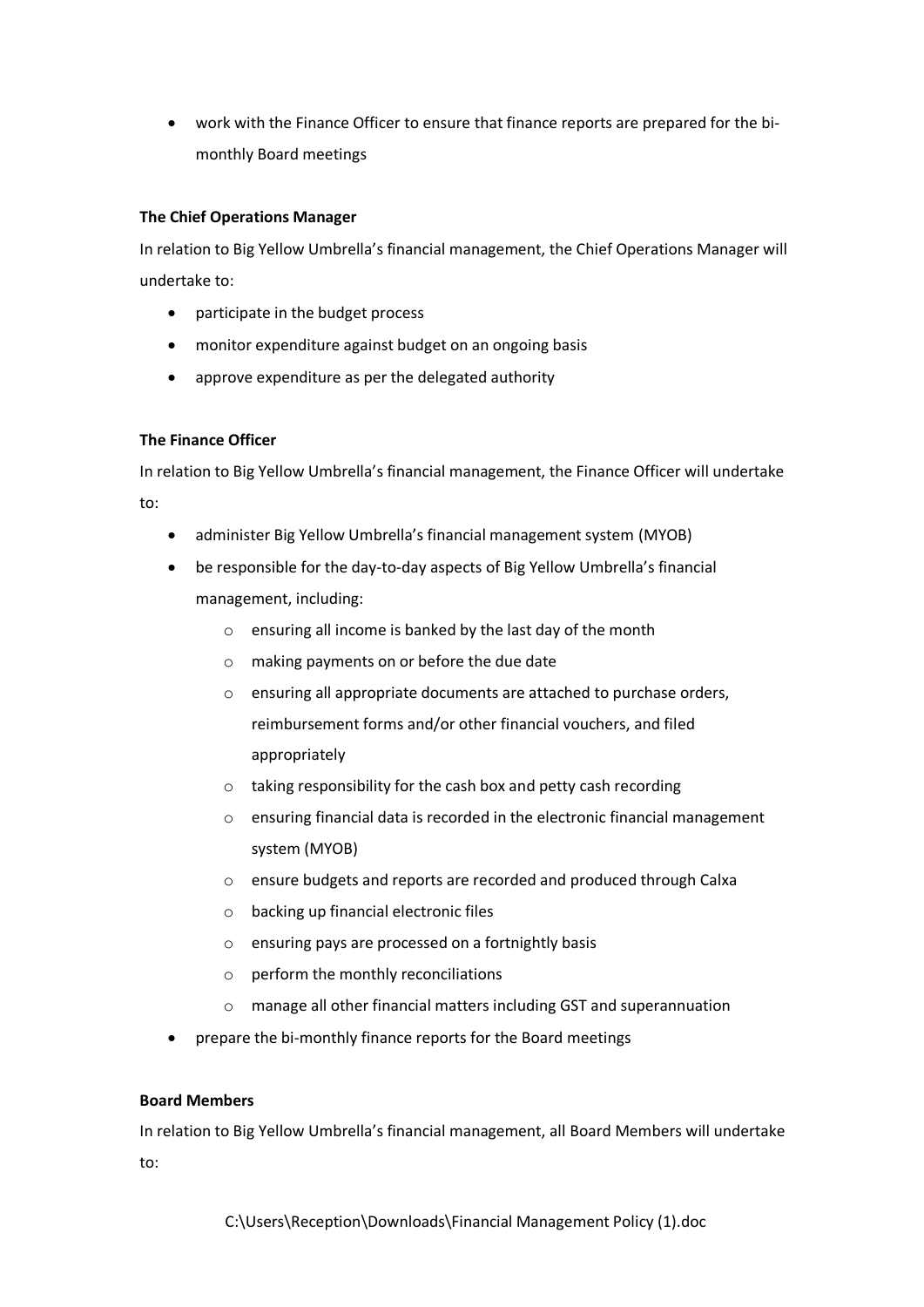- attend bi-monthly meeting(s) regularly
- read and understand Big Yellow Umbrella's Financial Management Policies and Procedures
- read and understand the financial reports
- read, understand and approve annual forecast budgets
- approve the Big Yellow Umbrella annual report
- read, question and, if appropriate, approve financial transactions tabled to the Board reports for approval in line with this Financial Management Policy

# **PROCEDURES**

The following procedures apply:

#### **Budget**

- The Board is responsible for approving and overseeing the budget in collaboration with the Chief Operations Manager and the Strategic Finance Executive.
- A subcommittee of the Board conducts an annual budget planning process. The Strategic Finance Executive, the Treasurer and the Finance Officer are to be involved in this process.
- The budget is monitored at least bi-monthly by reviewing actual expenditure against projected financial performance.

#### **Bank Account**

- Big Yellow Umbrella will hold *at least two* named bank accounts.
- The bank accounts will be a daily operating account and a Funds Reserved account.
- The Funds Reserved account will be used to process money received from grants.
- All income and expenditure must go through the Big Yellow Umbrella named bank accounts.
- The signatories to the Big Yellow Umbrella bank accounts are any two of the Chairperson, Treasurer or Strategic Finance Executive.

#### **Balance Sheet Reconciliations**

- The Finance Office**r** performs monthly balance sheet reconciliations, and an individual reconciliation of each balance sheet account.
- Balance sheet reconciliations are made available to the Auditor and Treasurer on request.
- The balance sheet reconciliation is reported in the monthly financial reporting to the Board.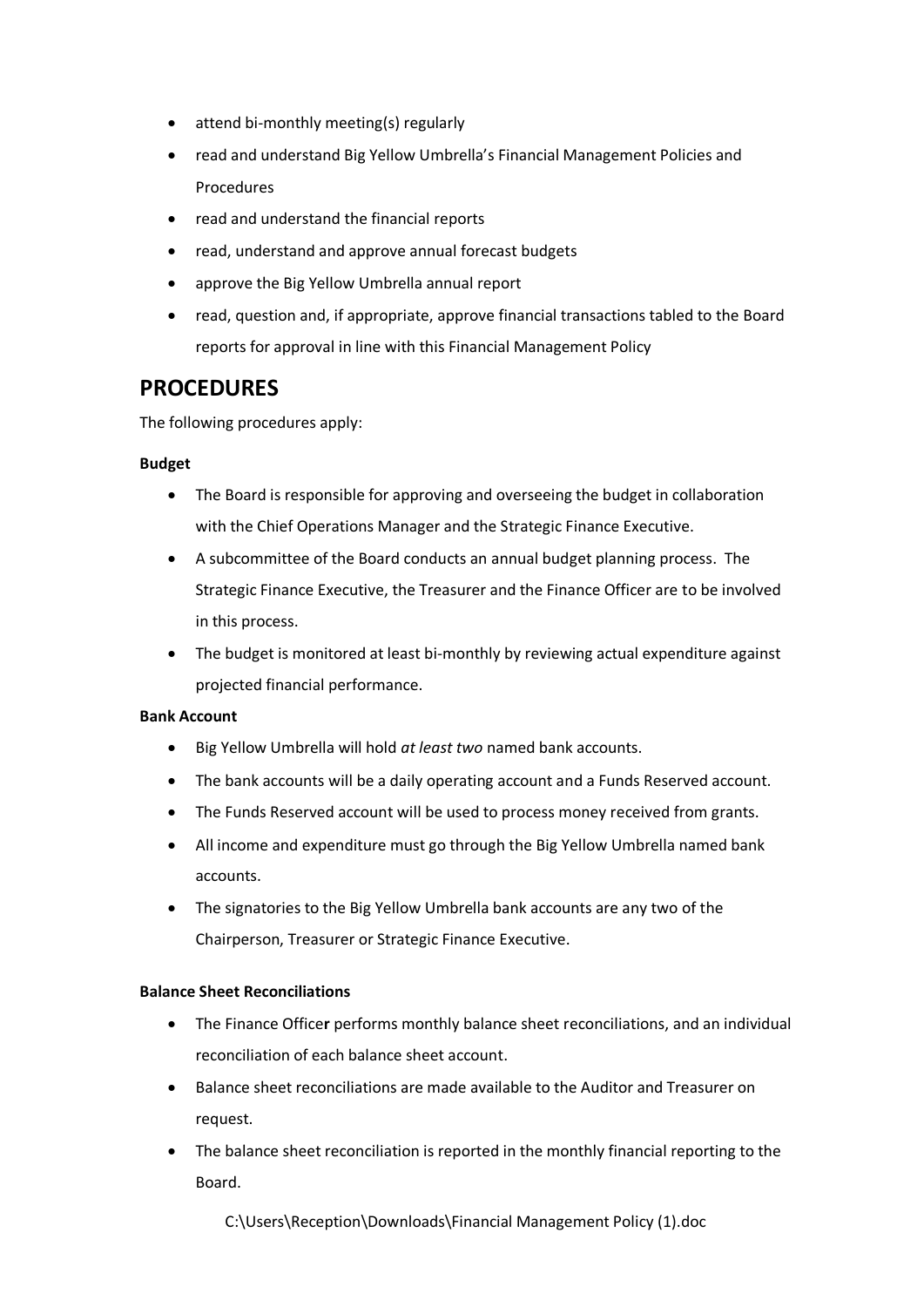#### **Income**

- The Board, together with the Strategic Finance Executive, is responsible for ensuring income is generated to meet the expenditure requirements of the annual operating budget.
- Income represents funds from funding partners, program income including grants from donors and interest received from bank deposits and or investments.
- Grants, cash donations and interest received from bank deposits and investments are recognised as income in the period in which they are received.
- All income is receipted.
- As an approved receiver of tax-deductible donations, Big Yellow Umbrella will issue tax-deductible receipts for donations.
- All income is banked into a named Big Yellow Umbrella bank account.
- No unbanked income is used for petty cash.
- Ideally, income is to be banked daily, otherwise it must be banked weekly.
- All income, no matter how small, is always banked by the end of the month.
- The Board ensures fundraising activities comply with both the Charitable Fundraising Act 1991 and the Lotteries and Art Unions Act 1901.

#### **Refunds**

Program Payments:

- Payments must be made in advance of attending Big Yellow Umbrella activities that involve a cost
- Participants must be a current member of Big Yellow Umbrella to receive any member discounts
- Non-members attending with a member do not receive member discounts
- Participants must agree to any Terms and Conditions related to the activity
- If Big Yellow Umbrella is forced to cancel any service or activity through circumstances beyond the participants control, a full or partial refund would be provided
- Refunds will not be provided if adequate notice of non-attendance is not provided by the participants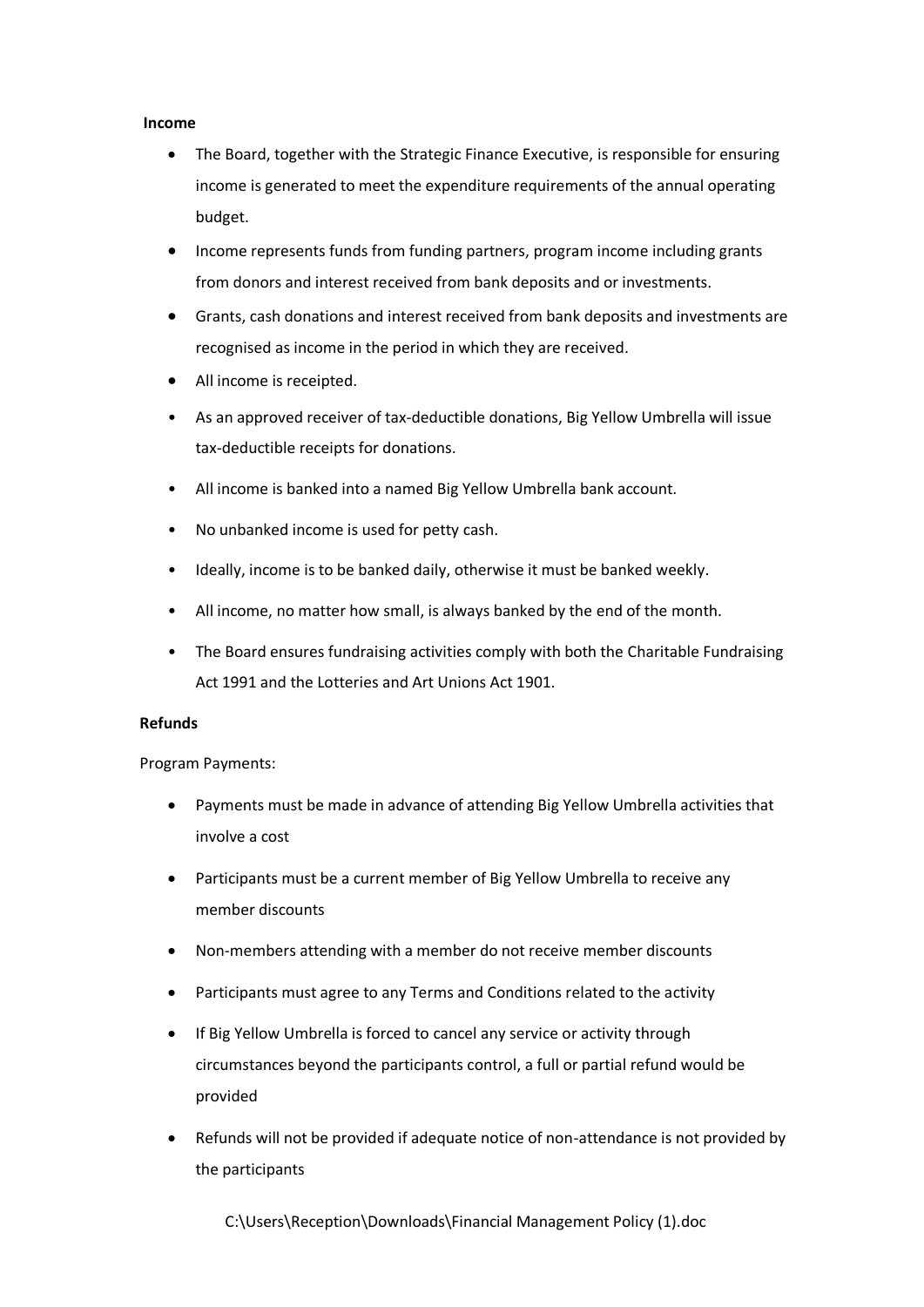#### Other refunds

Refunds for other costs will only be considered in consultation with the Chief Operations Manager or the Strategic Finance Executive. As a not for profit, dependent mainly on income from grants and donations, refunds are generally not applicable except in the case of program income.

#### **Expenditure**

- Expenditure represents expenses incurred directly for Big Yellow Umbrella's activities.
- These are recognised when payments are made (i.e., when transactions or cash is disbursed or paid).
- Every expenditure transaction must be lodged in Big Yellow Umbrella's financial management system (MYOB).
- Every expenditure transaction must be supported by a receipt.
- All purchases of goods and services over \$300 must be supported by three quotes.
- All approved payments of goods and services above \$300 must be supported by a supplier invoice and a receipt.
- Non budgeted purchases over \$5000 of goods and services must be approved by the Board.

#### **Supplier Invoices**

- Supplier invoices must be paid in accordance with the Delegation Policies and Procedures, which provides the power of Big Yellow Umbrella's officers and staff to authorise expenditure within stated budget limits.
- Only officers and staff members of Big Yellow Umbrella can engage suppliers in the provision of goods and services.
- Students and volunteers who participate in Big Yellow Umbrella activities do not have the power to engage suppliers nor to authorise payment of supplier invoices on behalf of Big Yellow Umbrella.
- It is the responsibility of the staff member or officer who has requested the supply of goods or services to ensure it conforms to their specified purchase requirements.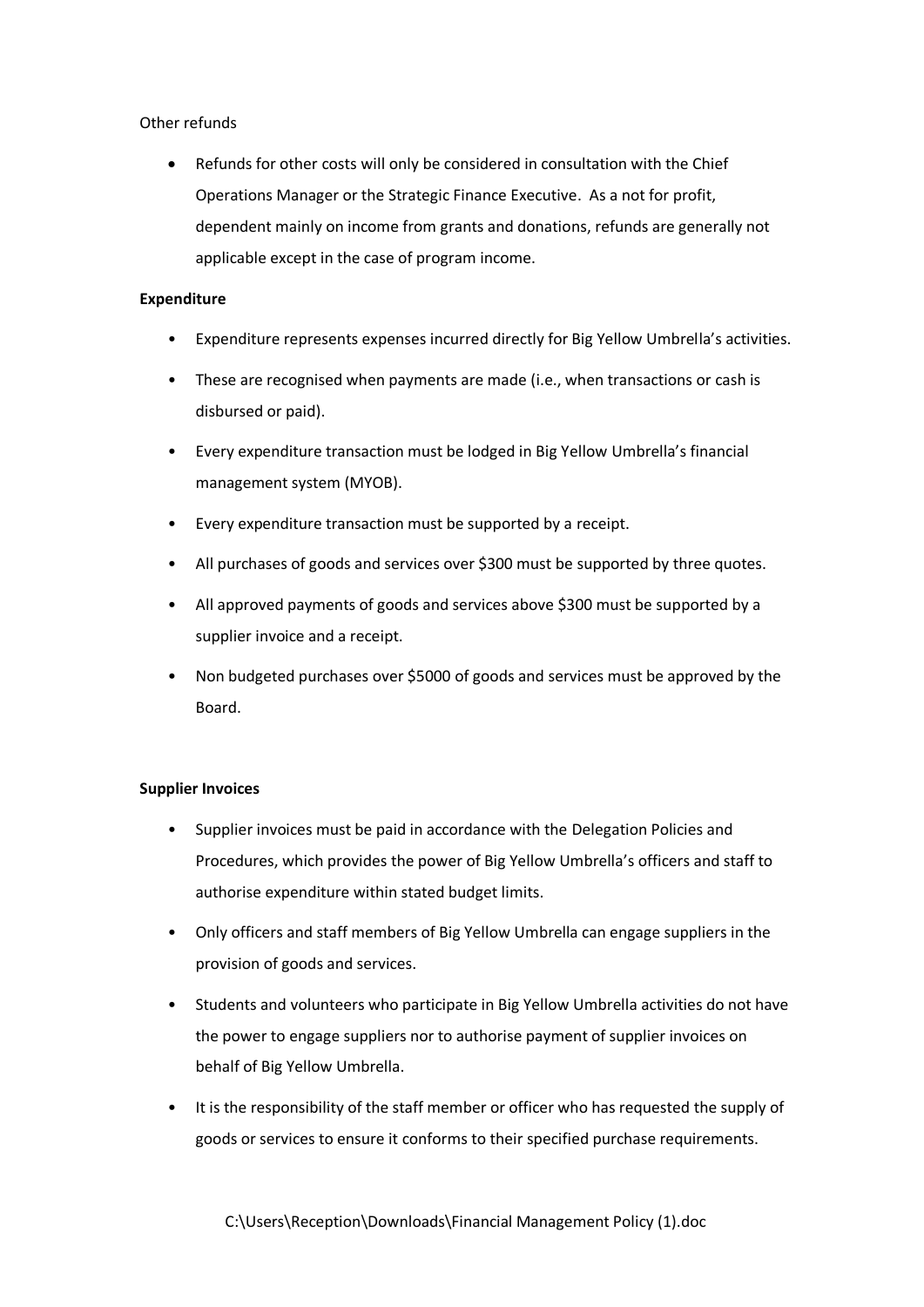- The signature and identity of the authoriser must be clearly stated on the supplier invoice.
- Processing of the supplier invoices must be recorded in the Big Yellow Umbrella financial management system (MYOB).
- Consideration may be remitted to a supplier in the form of money order, electronic funds transfer (EFT), cash (including from petty cash, if within limit), bank draft, direct debit or global payment.
- Tax invoices are required from all suppliers unless the supply is a GST-free supply.
- A supply is GST-free if it is deemed to be GST-free by Division 38 of the GST Act or under the provisions of another Act.
- It is important to note that it is the supply and not the supplier that is GST-free.
- Some general examples of GST-free supply include Federal and State taxes/levies, education courses, international airfares, and water.

#### **Petty Cash**

- Small payments under \$100 may be paid using the Office petty cash, at the discretion of the Chief Operations Manager or Strategic Finance Executive.
- Petty cash may be used either to reimburse an expense or as an advance.
- Paper petty cash vouchers must be issued and filed alongside the necessary invoice or receipt. A petty cash form is to be completed and signed when funds are taken and when returned.
- A petty cash ledger must be maintained on Big Yellow Umbrella's financial management system (MYOB).
- The office petty cash float must not be more than \$250.
- The petty cash ledger shall be audited annually.

#### **Debit Cards**

- Authorised Debit Card holders must seek approval in advance from the Chief Operations Manager or the Strategic Finance Executive to incur expenditure on the Debit Cards.
- Authorised staff members may hold a Debit Card with a daily limit of \$100 (\$1,000 total for all cards combined). Management cards are unlimited.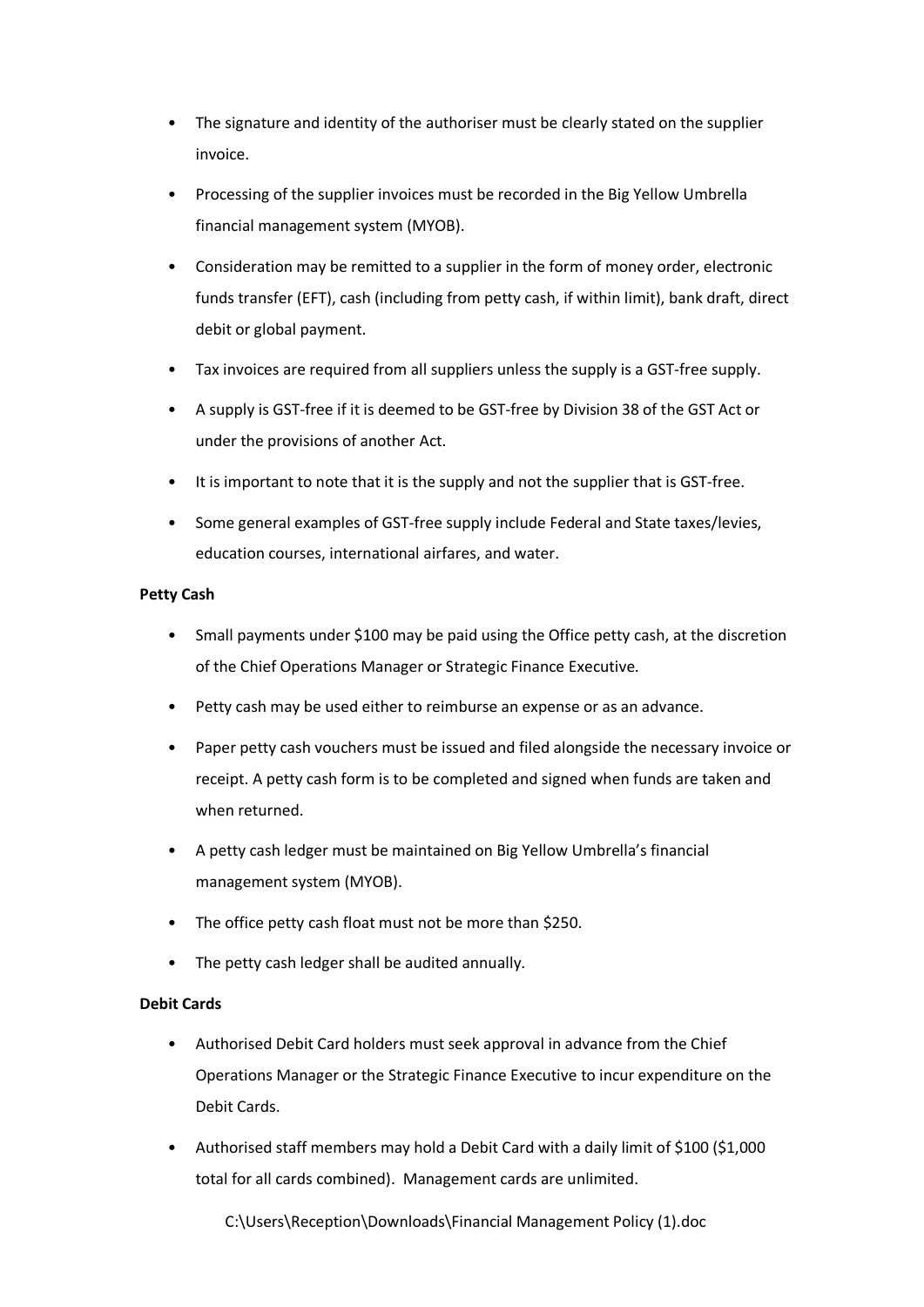#### **Credit Cards**

- Big Yellow Umbrella maintains two business credit cards to expedite the purchase of training, publications, and other incidental expenditure.
- Big Yellow Umbrella credit cards are held by the Chairperson and Finance Officer.
- Each Credit Card has a limit of \$500.
- Staff must seek approval in advance to incur expenditure on the credit cards.
- Staff must supply appropriate documentation denoting that the expenditure has occurred on the holder's credit card for monthly reconciliation.
- Credit card accounts are reconciled on a monthly basis by the Finance Officer, confirmed by the card holder and authorised by the Board.
- Credit card transactions are detailed in MYOB and reported to the Board.

#### **EFTPOS**

- Big Yellow Umbrella is the custodian of an EFTPOS facility which is used to process payments for activities on behalf of members, clients, and the general public.
- The EFTPOS facility is held through the Westpac Bank.
- EFTPOS is balanced weekly by the Finance Officer.
- There are no minimum or maximum limits for EFTPOS transactions.
- Big Yellow Umbrella does not provide a cash out service.
- Merchant fees are charged and recouped at the following rates:
	- o Visa 0.15%
	- o Mastercard 0.15%
	- o Debit Card purchases 0.43%
- The Strategic Finance Executive and the Finance Officer are the custodians of EFTPOS facility codes.

#### **Payroll**

Staff payroll is run on a fortnightly basis.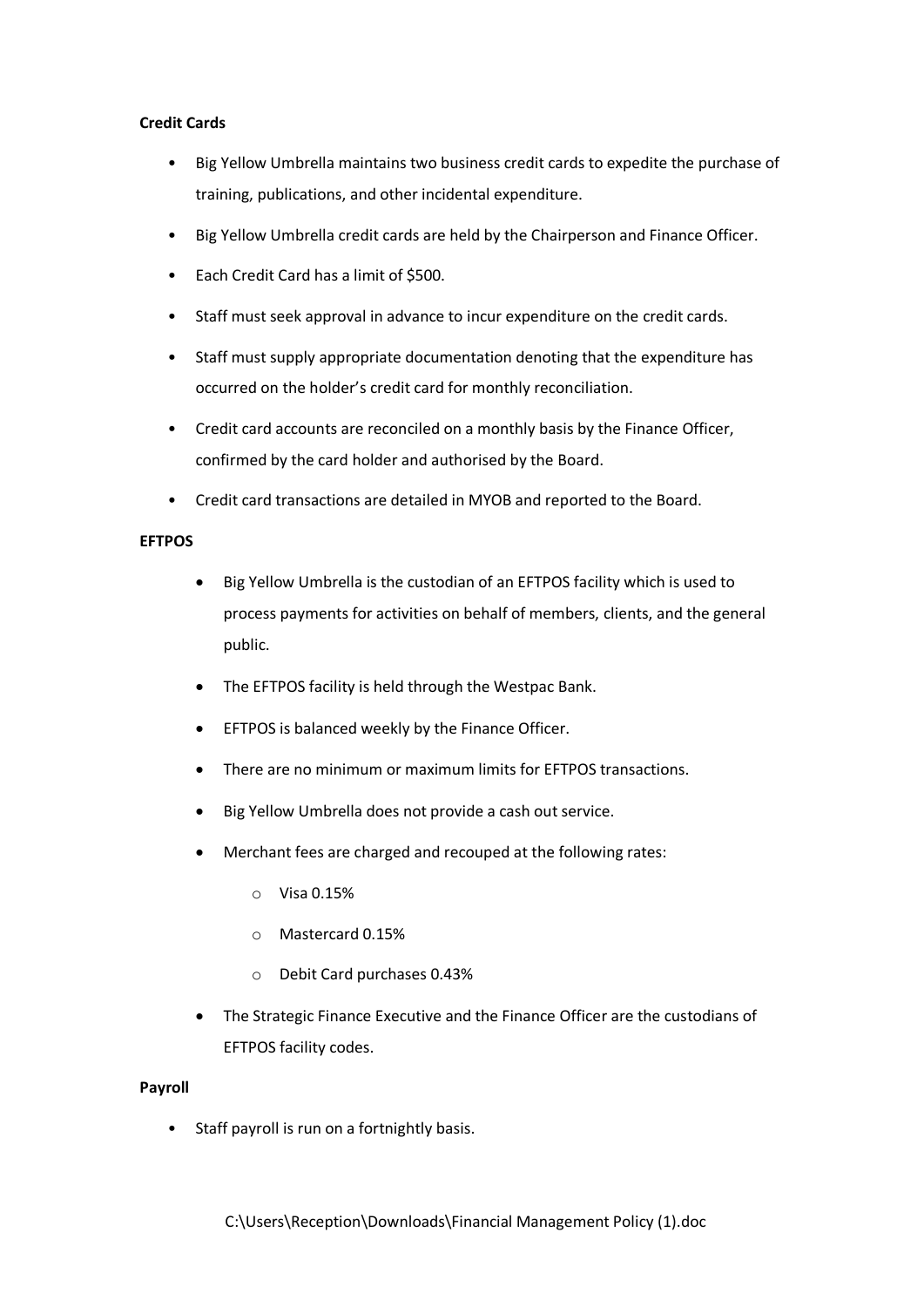- Leave liabilities, superannuation and PAYG Withholding Tax are paid or provisioned in accordance with legislation, staff member contracts and the Staff Leave Policies and Procedures.
- Staff is required to complete a Leave Application Form for all absences.
- Leave is to be approved in advance by the Chief Operations Manager and the Strategic Finance Executive (for the Finance Officer only).
- A record of staff attendance and absences, in order to correctly calculate staff pays, is coordinated, and maintained by the Finance Officer.
- On the completion or termination of employment the Finance Officer will perform a reconciliation of remuneration considering staff member entitlements including leave paid in advance and salary sacrifice.
- PAYG Payment summaries are issued in compliance with Australian Taxation Office legislation.
- Separate Payroll records are to be kept for all salaries and wages.

#### **Salary Packaging**

- Big Yellow Umbrella supports staff members to have a portion of their gross wages paid as a salary sacrifice under Big Yellow Umbrella's Fringe Benefit Tax Exemption.
- Big Yellow Umbrella may alter or discontinue the arrangement at any time, particularly if there is a change in relevant legislation that adversely impacts on Big Yellow Umbrella.
- The Staff Packaging Policies and Procedures provide further information.

#### **Staff / Volunteer / Board Reimbursement**

- Big Yellow Umbrella provides timely reimbursement of staff, students, volunteer and Board expenses and ensures these transactions are duly documented and authorised, using a system which captures details of staff expenditure and associated authorisation.
- All reasonable out of pocket expenses incurred by staff, students, volunteers and Board while performing business will be reimbursed by Big Yellow Umbrella.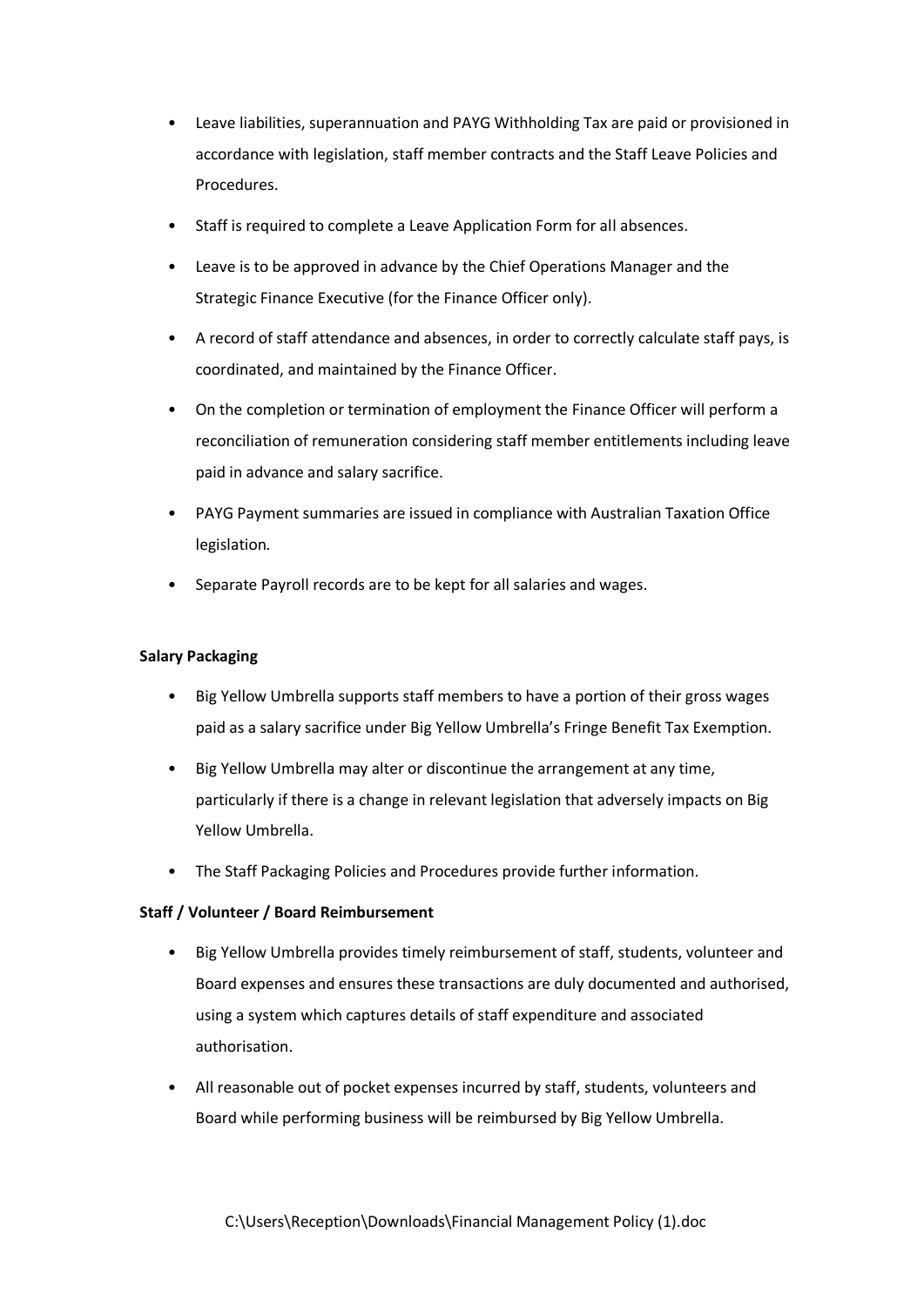- Out of pocket expenses include but are not limited to parking, taxis, accommodation and meals, meeting/entertainment expense, incidental office consumables and incidental travel costs.
- Staff are responsible for payment of items that are a requirement of the job such as Working with Children's Check and Police Checks
- Reimbursement for training is as follows:
	- Approved training for permanent staff will be covered by BYU as long as it benefits the organisation
	- Casual staff attending mandatory approved training will be reimbursed only if they have been with the organisation 6 months or more. Any exceptions must be approved by management.
	- Reimbursement for non-mandatory training will only be paid for by BYU if it has first been approved by management. This includes both casual and permanent staff.
- Where these out-of-pocket expenses are less than \$50 a staff, volunteer or Board member may seek to have these monies reimbursed from petty cash.
- Unbudgeted expenditure is subject to the approval in principle of the Chief Operations Manager or the Strategic Finance Executive.
- Reimbursement for the use of a private vehicle for business will be reimbursed at the rate stated in the SCHCADS Award.
- All reimbursement claims must be supported with appropriate documentation, e.g., a receipt or paid invoice.

#### **Insurance**

- Comprehensive, sufficient, and appropriate insurance policies are maintained to meet statutory and funding body requirements, and for the protection of office holders, staff, visitors and assets.
- Where a venue is hired for the purpose of conducting a conference or other form of meeting, staff must ensure the venue provides public liability insurance for attendees of the meeting.
- Insurance policies are reviewed annually to ensure adequate cover and minimise insurance expense.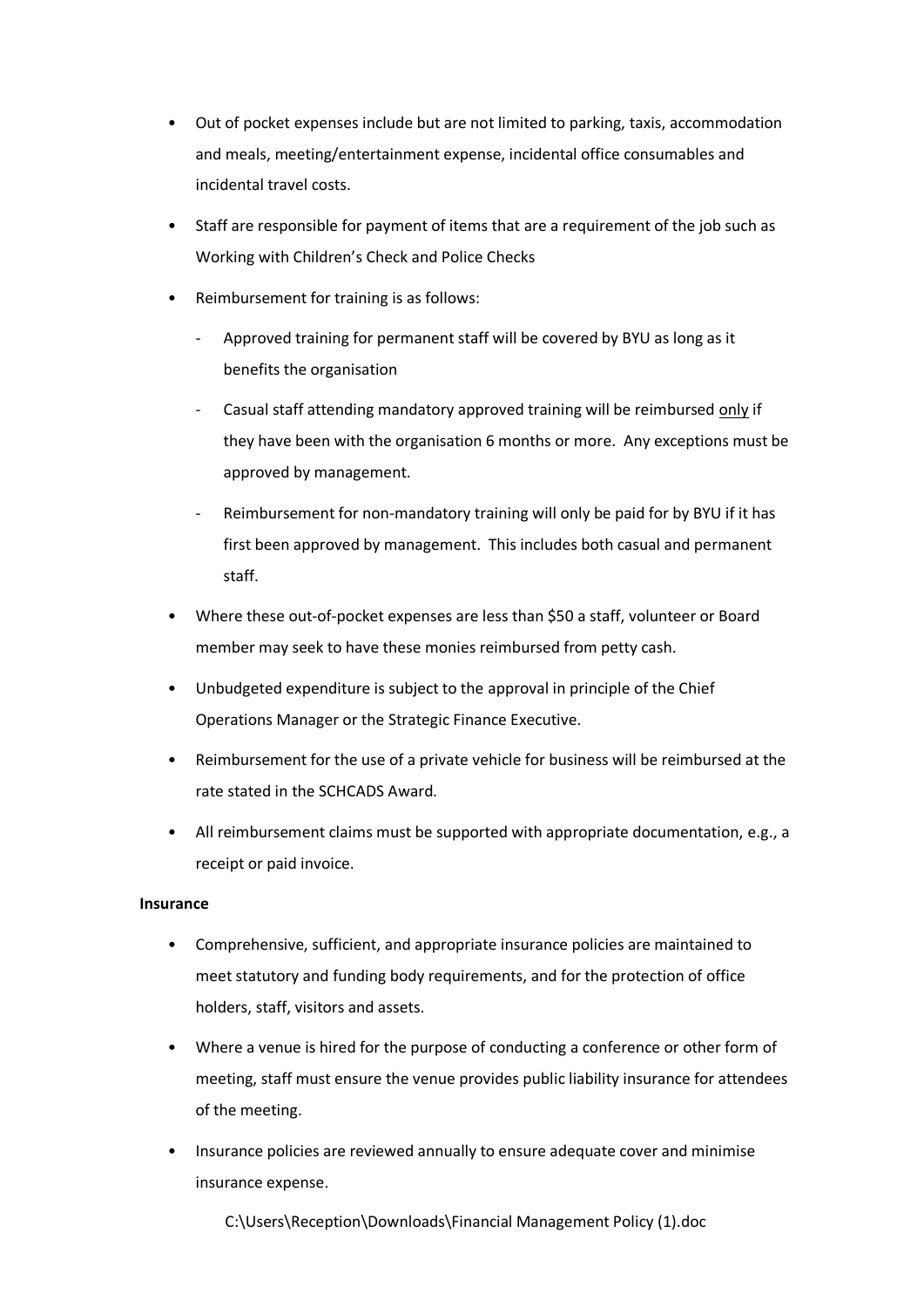- Insurances are adjusted and additional insurance sought if required due to substantial purchases or ventures.
- Big Yellow Umbrella ensures insurance policies are current, sufficient and that adequate documentation is maintained and supplied to insurers/brokers.
- A commercial insurance policy is maintained incorporating public liability, property, fire, and theft, with the value of assets insured adjusted annually based on the asset register.

#### **Fixed Assets**

Fixed assets are defined as tangible assets, which have been acquired either through purchase or donation with the intention of being used on a continuing basis for a period exceeding one year.

- All assets whose price exceeds \$300 should be included in Big Yellow Umbrella's asset register.
- Assets under this value should be monitored but do not require inclusion in the asset register.
- The asset register includes, but is not limited to, motor vehicles, office equipment, office furniture and fittings and computer equipment.
- Assets should be recorded at cost of purchase price or market value for donated assets.

#### **Risk Management**

- Big Yellow Umbrella has systems in place to protect finances and ensure financial reporting is accurate.
- Big Yellow Umbrella provides professional development to Board members and staff in financial management practice, including fraud awareness, prevention, detection and investigation.
- Big Yellow Umbrella undertakes regular reviews of financial systems and engages in independent audits.

#### **Audit**

• To satisfy the financial reporting requirements of the Australian Charities and Not for Profits Commission Act 2012, Funders, Big Yellow Umbrella's Constitution and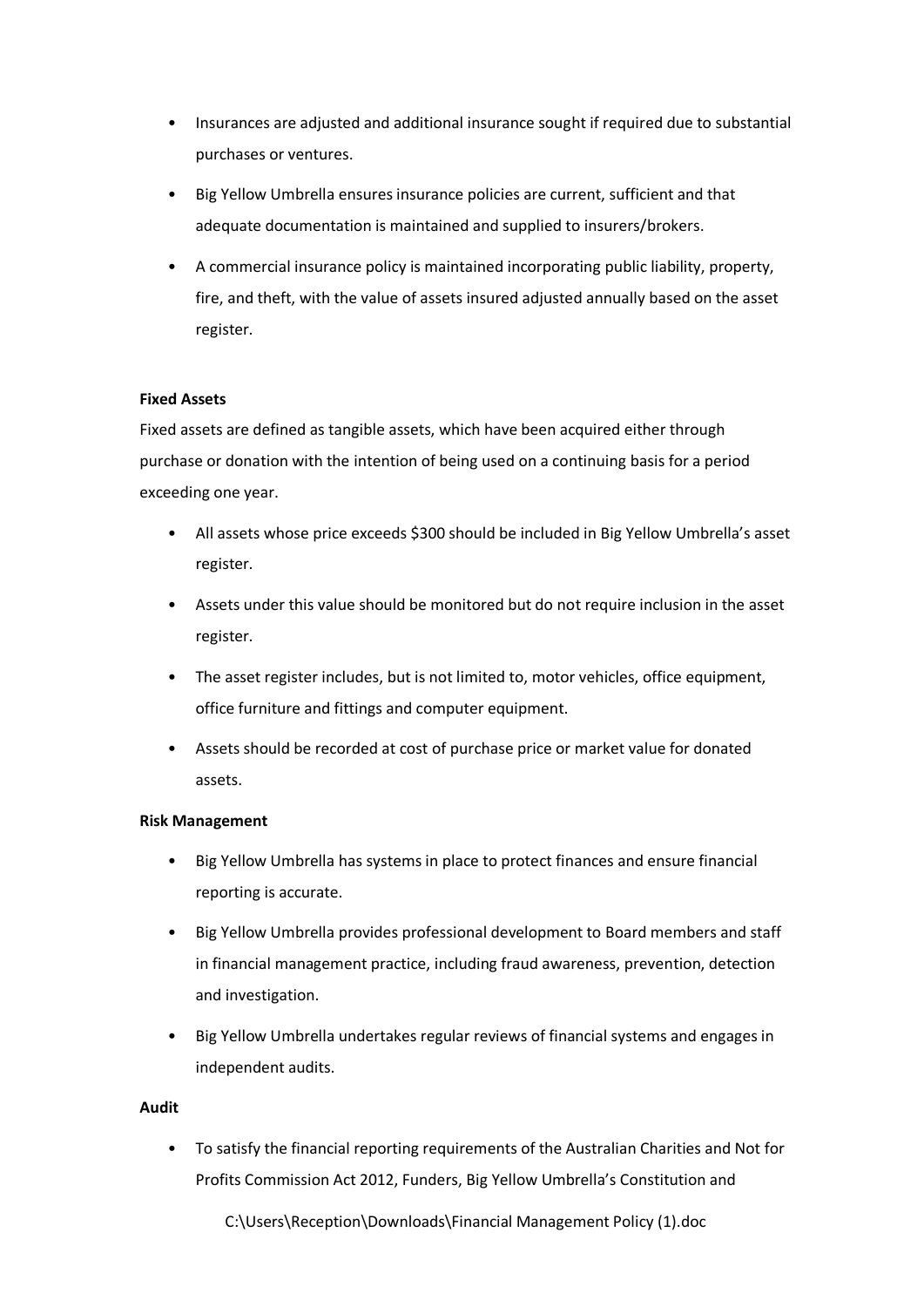Australian Accounting Standards as they apply to a non-reporting entity, Big Yellow Umbrella employs an accredited independent auditor to prepare Special Purpose Financial Statements.

- The appointment of an auditor is recommended by the Board Treasurer and ratified by the membership at the annual general meeting.
- The Treasurer is responsible for overseeing the audit process.
- The Chairperson and Treasurer provide a duly authorised Bank Audit Request and Management Representation Letter to the auditor.
- The Treasurer recommends the approval of the audited financial report for ratification by the Board.
- The Chairperson and Treasurer authorise the audited financial report on behalf of the Board.
- The audited financial report is presented to the membership as part of the Annual Report for ratification at the annual general meeting.

#### **Financial Disputes**

- Big Yellow Umbrella welcomes information and feedback from its consumers and stakeholders to improve the quality of its products and services, including the way in which it conducts financial transactions.
- Big Yellow Umbrella considers the complainant's right to privacy and will handle complaints in a fair, equitable and timely manner.
- All disputes arising from the way in which Big Yellow Umbrella conducts financial transactions will be handled using the Complaints Management Policies and Procedures.

#### **Misuse of Funds**

Big Yellow Umbrella is committed to transparent and honest use of all funds.

Big Yellow Umbrella will:

Use its best endeavors to ensure that funds provided under agreements with funding parties do not provide direct or indirect support or resources to organisations and individuals associated with terrorism.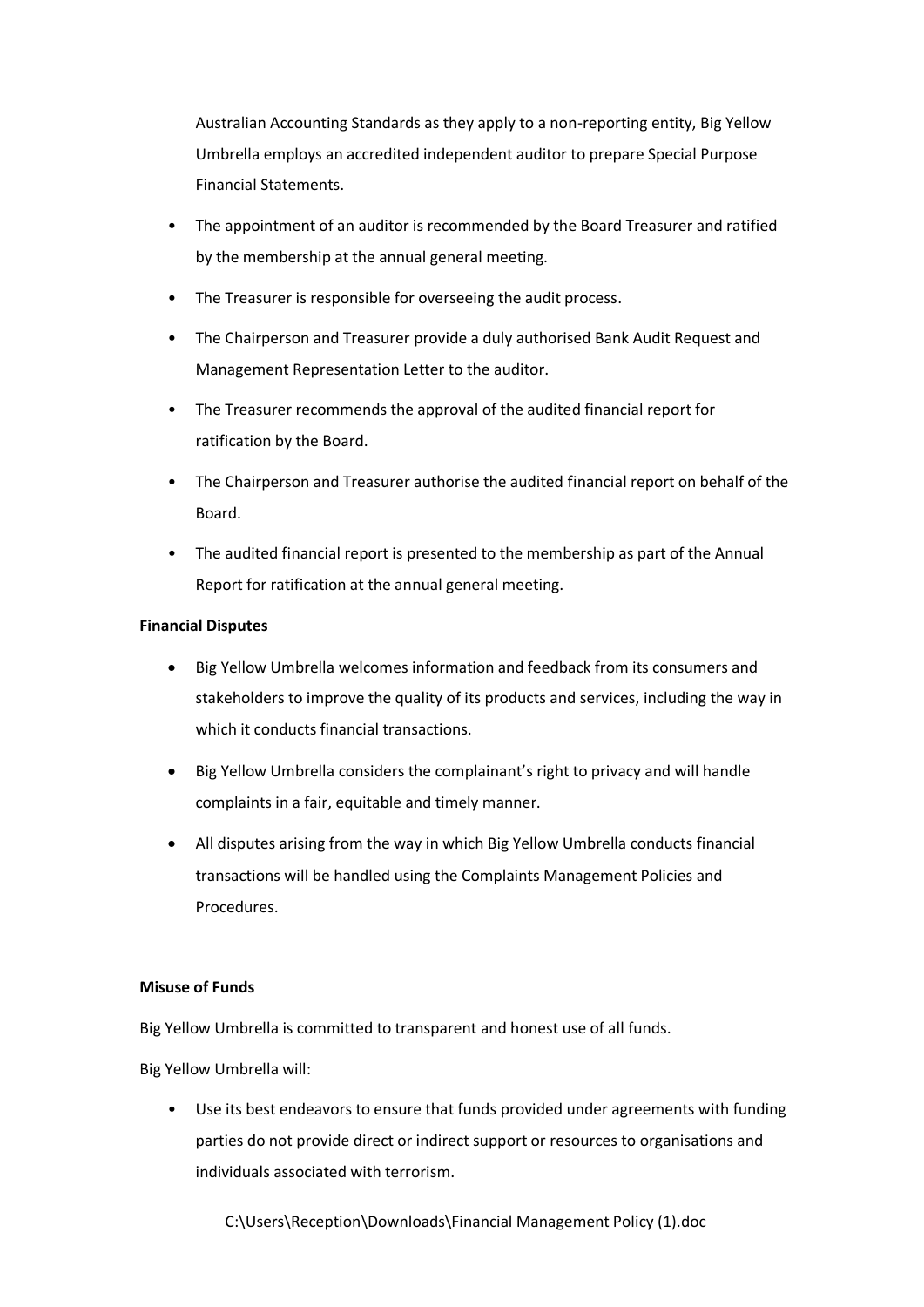- If any link whatsoever with any organisation or individual associated with terrorism is discovered, Big Yellow Umbrella will inform the appropriate authorities immediately.
- Any suspected misuse or misappropriation of funds, whether for suspicion of terrorist involvement or other misuse, must be investigated by the Chairperson and Treasurer.
- At the conclusion of any investigation, the Chairperson and Treasurer may take appropriate action.
- For minor issues, this may be kept to internal disciplinary action.
- The Chairperson will inform the Board of any serious offences and the action taken.
- For serious offences, the matter must be referred to funding partner (if appropriate), the Australian police, international police and/or DFAT, where appropriate.
- Offences involving staff, students or volunteers will be handled in terms of the Fraud Management Policies and Procedures and the Performance Management Policies and Procedures.

#### **Additional Requirements**

- This policy and procedures do not replace any existing and/or additional requirements from funding agencies relating to financial management, including financial reporting.
- This policy and procedures do not replace any existing and/or additional requirements relating to financial management set out in Memoranda of Understanding and other contracts to which Big Yellow Umbrella is a party.

## **RELATED DOCUMENTS**

- Asset Register Policies and Procedures
- Code of Conduct Policies and Procedures
- Performance Management Policies and Procedures
- Complaints Management Policies and Procedures
- Confidentiality Policies and Procedures
- Privacy Policies and Procedures
- Delegation Policies and Procedures
- Fraud Management Policies and Procedures
- Risk Management Policies and Procedures